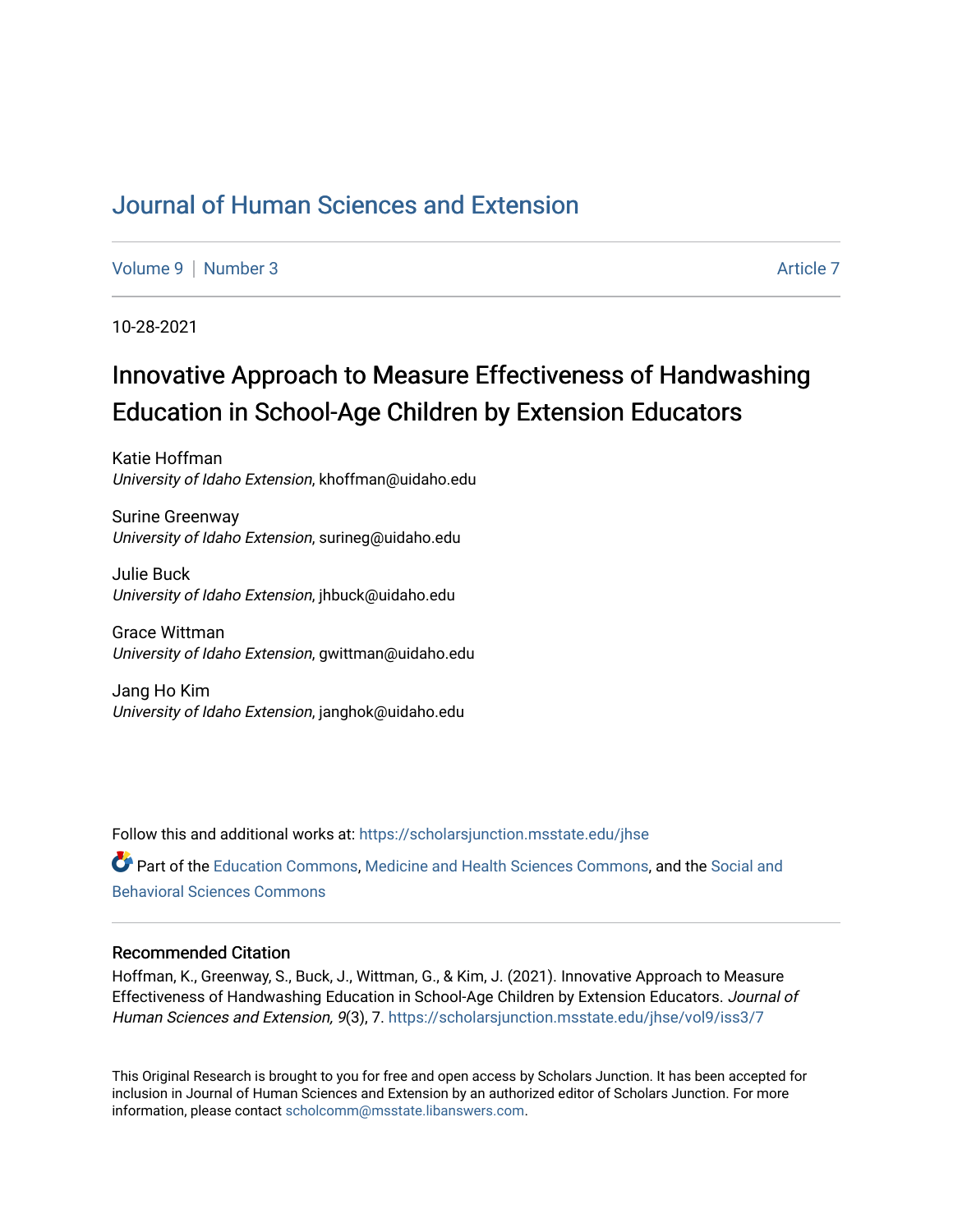## **Innovative Approach to Measure Effectiveness of Handwashing Education in School-Age Children by Extension Educators**

**Katie Hoffman Surine Greenway Julie Buck Grace Wittman Jang Ho Kim** *University of Idaho* 

*University of Idaho Extension educators developed an innovative approach to analyze the effectiveness of handwashing lessons taught to school-age children. A protocol was designed to determine if there was a significant decrease in bacterial Colony Forming Units (CFUs) before and after implementing an educational handwashing lesson. The protocol allowed Extension educators with limited to no research experience to validate their handwashing lessons with scientific research. A 79% reduction in Mean CFU counts pre- and posthandwashing was found, excluding an outlier. The results support the effectiveness of Extension handwashing lessons using a novel quantitative approach.* 

*Keywords:* handwashing effectiveness protocol, school-age children

According to the Centers for Disease Control and Prevention (CDC, 2020), hands can transmit many infectious diseases. The germs can spread quickly if individuals do not wash their hands with soap and clean running water. Although people worldwide wash their hands with water, many do not use proper handwashing methods, which include using soap (CDC, 2020).

In a 2018 observational study of 2,249 adults, handwashing occurred only 31% of the necessary times during food preparation (Cates et al., 2018). Furthermore, among the handwashing attempts completed, all steps of proper handwashing were only followed 4% of the time. A study conducted by Bowen et al. (2012) analyzed the association between encouraging intensive handwashing in children and a reduction in illness. They found that handwashing promotion could improve child well-being and societal productivity. Additionally, cleaner hands may contribute to youth's reduced absence from school due to illness (Nandrup-Bus, 2009).

Extension educators have documented the impact of handwashing education programs since 2002 (Buck et al., 2018; Craig, 2002; Fenton et al., 2010; Oregon State University Extension Service, 2016). The body of existing research on Extension handwashing education has shown that interventions can increase knowledge and behavior change related to handwashing

Direct correspondence to Surine Greenway at surineg@uidaho.edu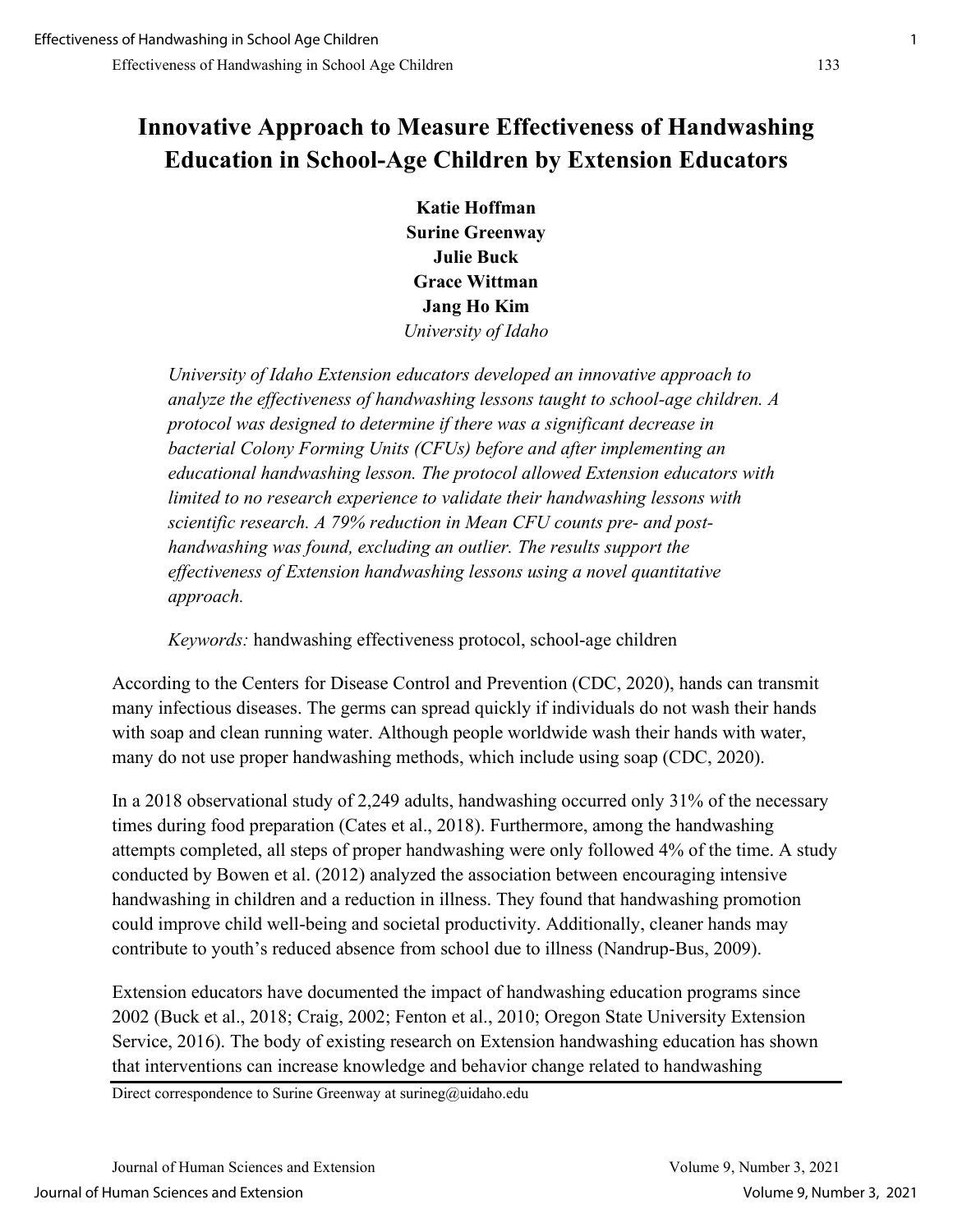frequency. In addition, handwashing research has documented that individuals increase handwashing frequency, knowledge, and behavior change after lessons (Buck et al., 2018; Fenton et al., 2010; Hoffman et al., 2020; Oregon State University Extension Service, 2016). These authors also state that Extension educators have completed qualitative evaluations on handwashing lessons using fluorescent lotion to demonstrate handwashing effectiveness.

#### **Purpose**

The purpose of this study was to assess the effectiveness of Extension handwashing lessons taught to school-age children  $(K-5<sup>th</sup>$  grades) in classrooms across the state.

Extension educators have yet to evaluate if handwashing lessons effectively teach all proper handwashing steps, as demonstrated by a reduced microbial presence on students' hands. Therefore, this team researched the connection between handwashing lessons taught by educators and effective proper handwashing methods.

Extension handwashing lesson effectiveness was defined by a reduction in the microbial load on students' hands. The microbial load, which is the number of colony forming units (CFUs), was measured by comparing pre- and post-hand samples. This study's quantitative method has not been previously utilized by Extension to measure handwashing lessons' effectiveness.

#### **Method**

University of Idaho Extension faculty designed a protocol to ensure all educators at each site followed the same lesson when teaching students. Handwashing lessons were taught to more than 300 elementary students, grades K-5, in 13 classrooms and four communities in Idaho. To determine the lessons' effectiveness, a team of University of Idaho Extension educators developed a protocol to measure microbial count easily and accurately on students' hands. The team of Extension educators used a swab analysis technique to collect microbial presence on students' hands before and after the lesson was provided. Family and Consumer Sciences (FCS) Extension educators in Idaho do not commonly have the scientific research background, equipment, and necessary funds to conduct in-depth microbial research studies, limiting opportunities to evaluate hand hygiene educational programs' effectiveness. The institution's Institutional Review Board approved this study.

The team lead identified new technology, ready-to-use sampling swabs, and microbial growing media, which could significantly simplify microbial research by reducing the need for additional equipment, sterilization, broth, and media preparations for sampling use. This easy-to-use technology did not require background knowledge or significant funding or investment in equipment. It was also readily accessible to educators. The lead author, who had no microbial research experience, worked with a University Food Safety specialist to create a step-by-step protocol. The 3M™Quick Swab instruction packet and Petrifilm were referenced for proper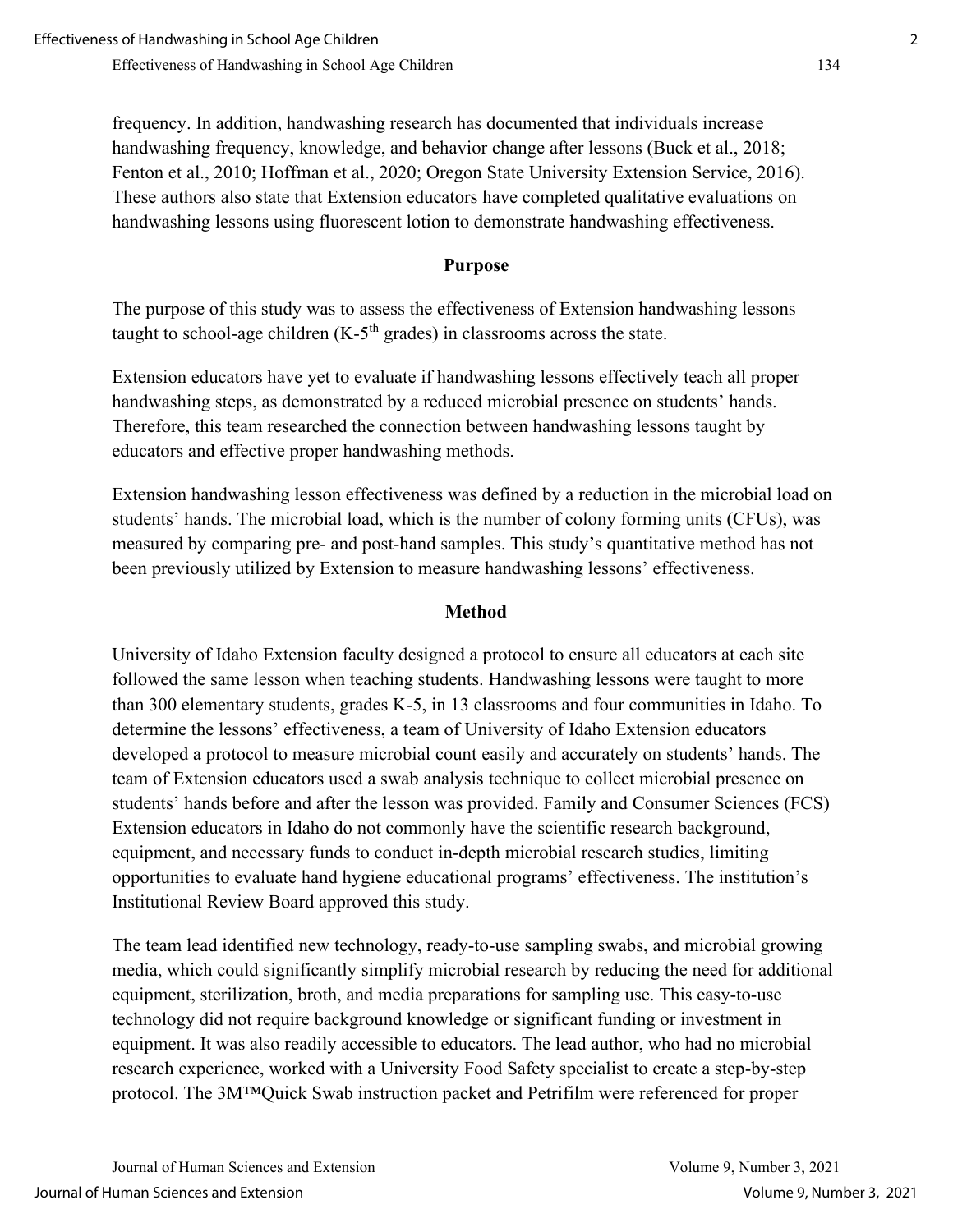swabbing technique and provided instruction on incubation included in the protocol (3M Microbiology, 2003; 3M, 2014). Use of the protocol standardized the sampling procedure used for each site throughout the state. The protocol included photographs for a visual representation of steps to be conducted for recordkeeping, sampling, incubation, and analysis. These techniques were developed to meet the needs of Extension educators with little to no scientific sampling background.

The handwashing lessons utilized a fluorescent lotion to simulate "germs" on participants' hands during the handwashing lesson. Students then washed off the lotion using proper handwashing techniques taught during the lesson. The lotion was utilized as a visual indicator for students to evaluate their proper handwashing technique. The team conducted a control test to ensure the fluorescent lotion used in the lesson did not affect the microbial presence being examined within the study. The control showed that the fluorescent lotion did not impact microbial counts before or after handwashing.

Students' hands were sampled using a 3M™ Quick Swab moistened by a self-contained broth solution. Each 3M™ Quick Swab was individually equipped with a pre-mixed broth for ease-ofuse for Extension educators. Using the 3M™ Quick Swab eliminated the need to mix a broth solution or pipette onto the swab, limiting cross-contamination while collecting samples. A presample was collected by swabbing a 1-inch square area on the palm of both students' hands before washing their hands. The lotion was then applied to students' hands to represent germs on their hand surfaces. The students then washed their hands practicing the lesson's steps and were swabbed with a new 3M™ Quick Swab for post-sample collection. The protocol is included in the Appendix.

To pair pre- and post-sample collection while keeping data anonymous, each student was assigned a coded green sticker and a corresponding coded pink sticker. These correlating stickers were placed on a shirt sleeve before sampling. As the pre-sample was collected, the green sticker was removed from the student and applied to the 3M™ Quick Swab sample. The 3M™ Quick Swabs were then stored to be plated following the lesson. The same procedure was used for the post-sample, and the pink coded sticker was removed from the student and applied to the corresponding post-3M<sup>™</sup> Quick Swab sample. The pre- and post-samples were collected with coded labeling, ensuring students' confidentiality while allowing pre- and post-samples to be matched.

Following the lesson's completion, the swabs were then double plated to reduce sampling and plating error on 3M™ Petrifilm Plates by Extension educators and incubated at room temperature for a minimum of 24 hours. This incubation period allowed colony forming units (CFUs) to grow large enough to count. According to Biology Online Dictionary, a colony forming unit is a measure of viable cells called a colony. It represents an aggregate of cells derived from a single cell (Biology Online, n.d.). The purpose of using CFUs was to measure the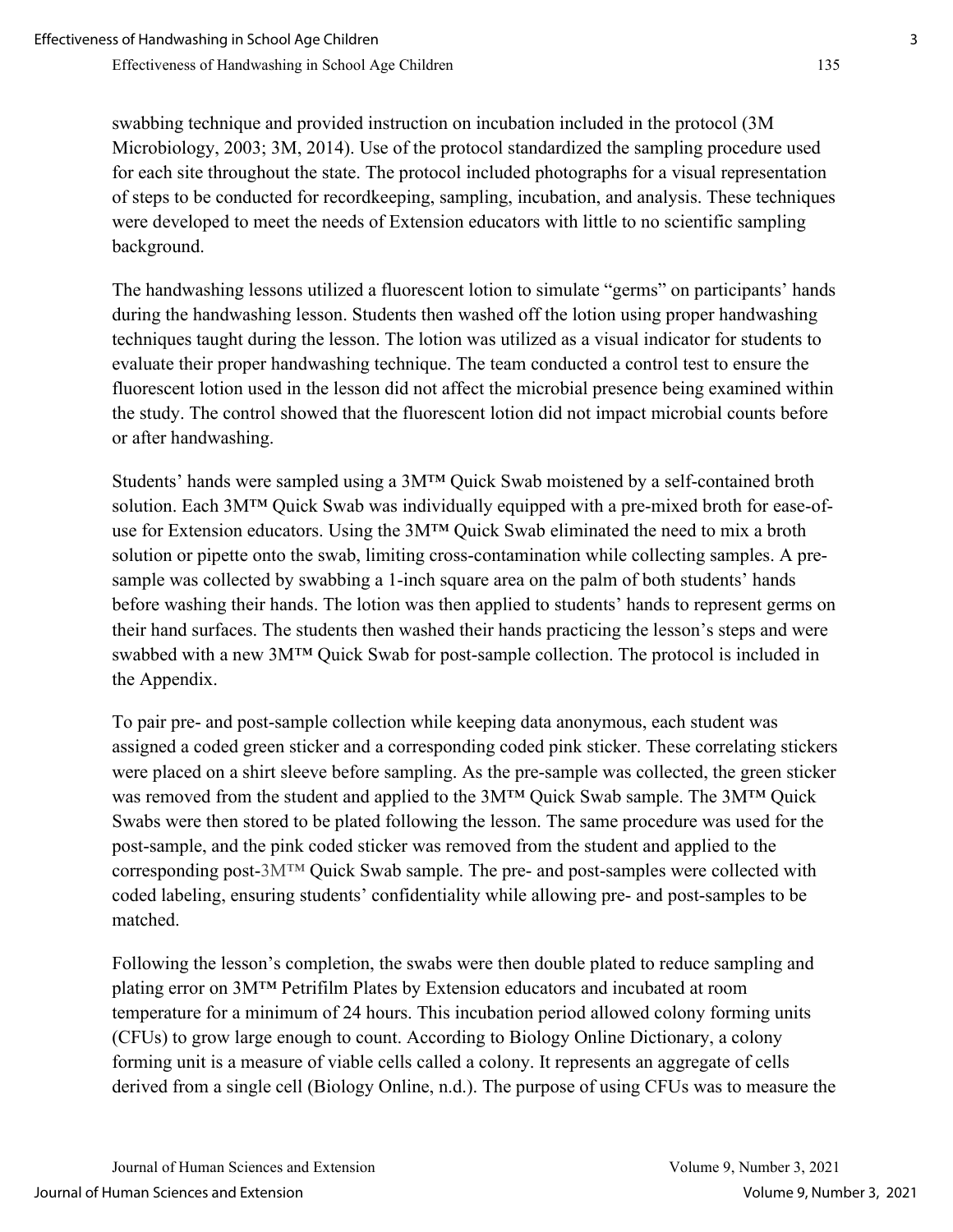number of viable bacterial cells in a sample. This unit of measure can determine the degree of contamination in samples. A CFU is different from direct microscopic counts because it does not include both dead and living cells; instead, it only measures viable, living cells.

The 3M™ Petrifilm Plate was a simplified petri dish in a ready-to-use form containing a dried medium on cardstock and a lightweight cover sheet. The film used in this study indicated aerobic bacteria CFUs by forming a red dot on the film. The colonies that visually appeared on the 3M™ Petrifilm Plate were counted after incubation occurred.

The pre-and post-sample colony units were then compared for each of the sites involved in the study. Comparing pre- and post-CFUs allowed educators to evaluate the students' handwashing effectiveness after receiving the lesson.

#### **Results**

This study aimed to assess the effectiveness of Extension handwashing lessons taught to students across Idaho. It was identified that an analysis utilizing innovative and inexpensive products could determine if there were a significant decrease in CFUs after teaching a handwashing lesson. The double plated sample CFUs for each student pre- and post-samples were averaged, resulting in a mean pre-CFU count and a mean post-CFU count for each student (Mean Pre, Mean Post). Comparing the Mean Pre and the Mean Post samples were identified as the form of data interpretation, considering the inevitable variability of multiple data collectors. Because the CFU counts were paired pre- and post-lesson, and the same observer recorded the number of CFUs for each pre- and post-pair, the change from pre to post remains a valid measure of the handwashing lesson's effect.

The Mean Pre for each observer was calculated as Observer A: 14.4 CFUs, Observer B: 51.7 CFUs, Observer C: 37.8 CFUs, and Observer D: 161.0 CFUs. The Mean Post for each observer, respectively, was 15.6 CFUs, 14.0 CFUs, 9.1 CFUs, and 29.0 CFUs, as shown in Figure 1. The percent reduction in the Mean CFU count was Observer B: 73%, Observer C: 76%, and Observer D: 82%. Observer A saw an increase in CFU counts by 8%. These differences are compared in Figure 1. This contributed to the very low CFU counts, to begin with, in the Observer A sampling. All of Observer A's data were collected at one site. It was noted by Observer A that hand sanitizer was routinely used in the classrooms at this site. It is suspected that hand sanitizer was used shortly before the lesson, and students' hands were cleaner at this site. A 79% average reduction in Mean CFU pre/post counts occurred when the outlier count was removed.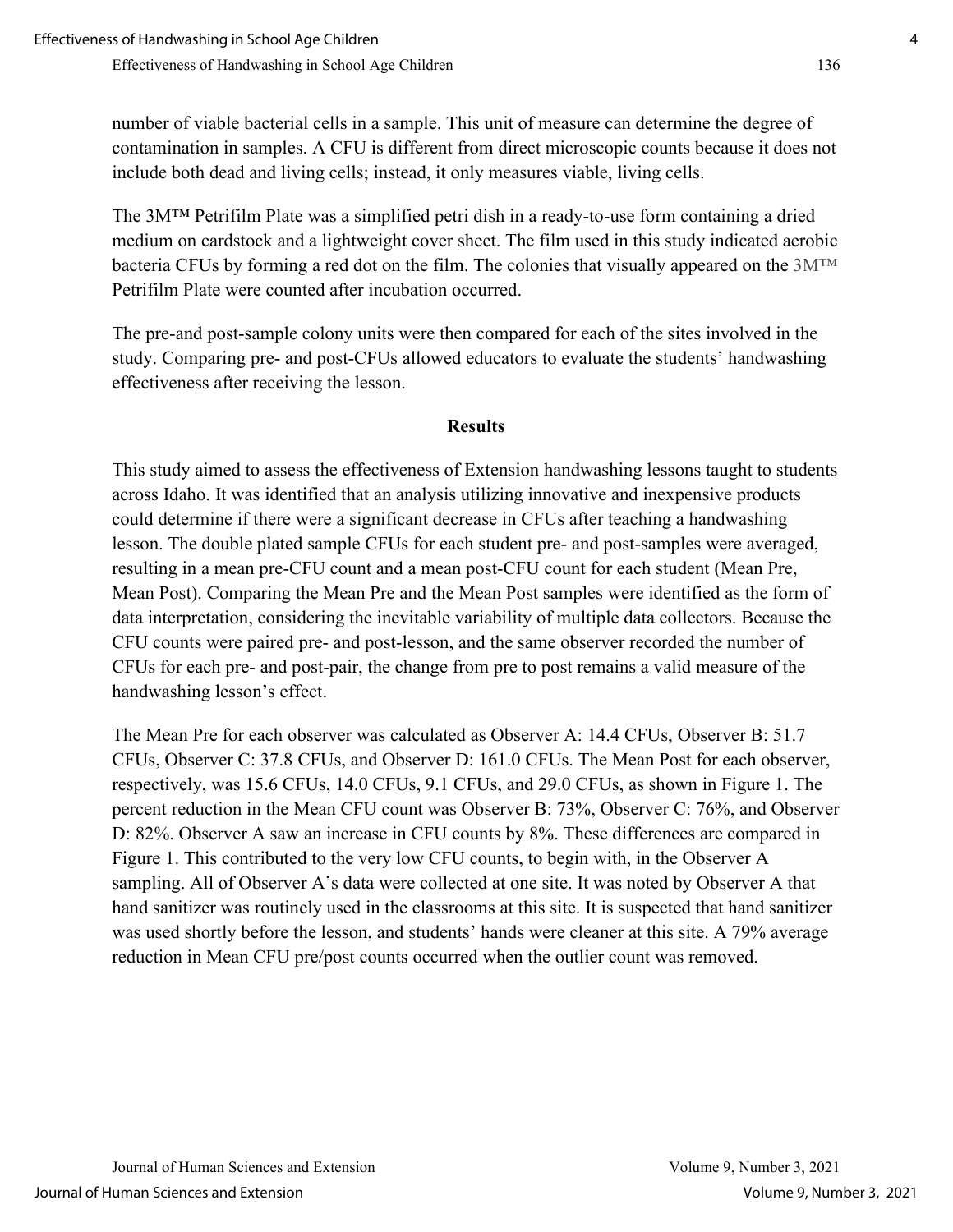

*Figure 1. Mean CFU Counts in Pre- and Post-Handwashing Lessons Compared Across Observers and Collection Sites*

A two-sided sign test was performed to determine if there was a negative change (CFU reduced pre to post), a neutral change (CFUs remained the same pre to post), or a positive change (CFUs increased pre to post). A sign test was used to account for the varying CFU counts between observers. It was hypothesized the CFUs increased after the handwashing lesson and the students washed their hands. Using the sign test (Median 0), the median values of the pre-and post-sample indicated  $(p < .001)$  the change in CFUs from pre to post was  $-3$ . The negative number showed a statistically significant reduction in the median CFUs from pre- to post-sampling.

#### **Summary**

There was a 79% reduction in CFUs, and an adverse change in Median CFUs, leading to the conclusion that the handwashing lessons effectively reduced the microbial presence on students' hands. Results indicated that microbial counts decreased with students' handwashing, indicating proper technique was used. This study documented that youth handwashing education by Extension educators in Idaho was effective, and the research supports that CFUs were reduced with proper handwashing. The measured reduction in CFUs may support the effectiveness of Extension handwashing education to reduce microbial presence on school-age children's hands. The pre-and post-samples results demonstrated a statistically significant reduction in CFUs before and after the handwashing lesson took place, validating the effectiveness of youth handwashing education that Extension educators provide throughout Idaho.

However, this study only evaluated a one-time handwashing event. Students may not continue proper handwashing techniques over time. A longitudinal study to assess effectiveness would be beneficial to examine this limitation. An additional limitation of this study was that although all sites were given the same protocol, including a photo tutorial, not all lessons taught at sites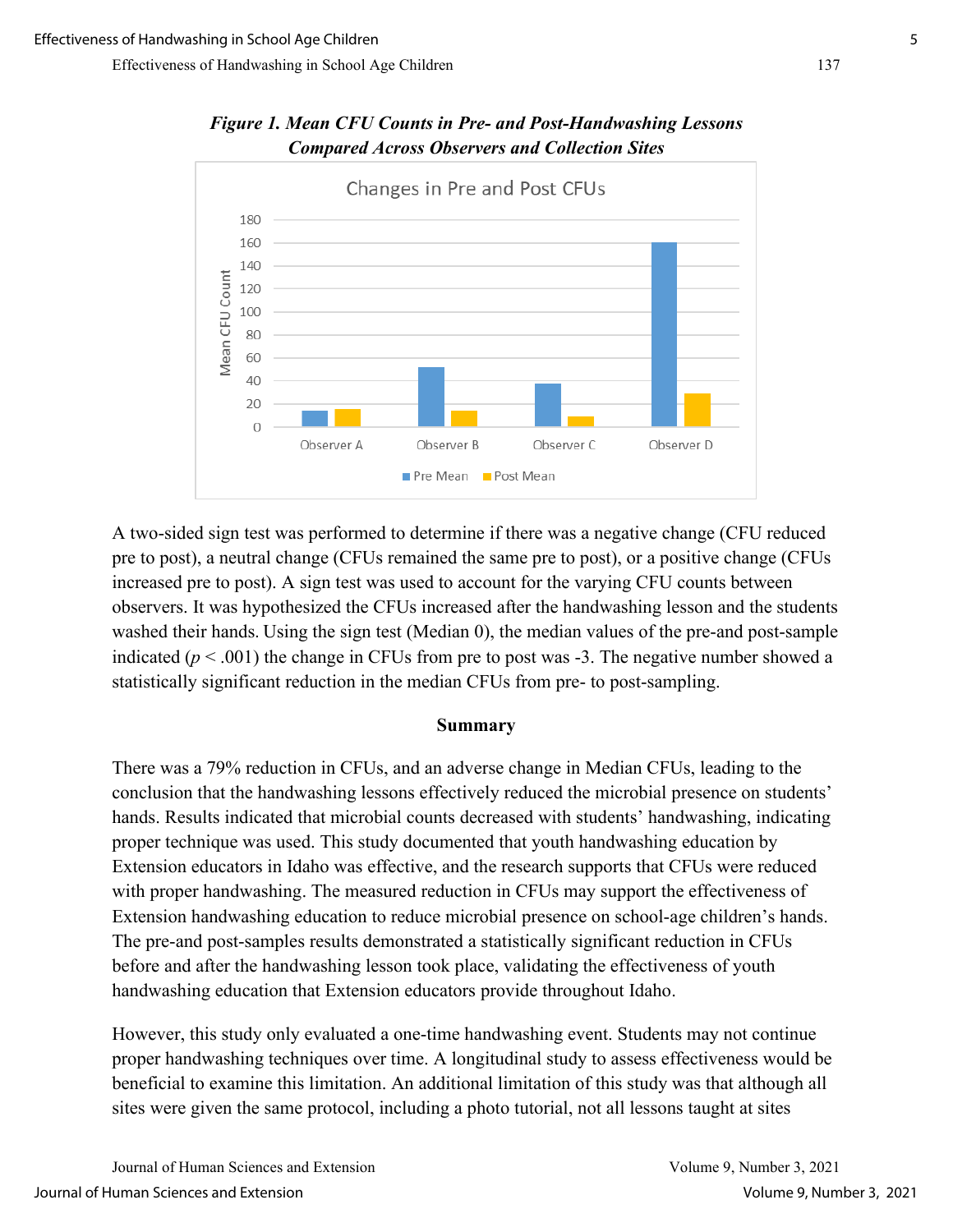across the state were conducted by the same Educator. The difference in educators who taught the handwashing lesson, implemented the swabbing technique, and conducted the CFU analysis created the potential for a discrepancy in results. The team worked to reduce the second and third limitations by creating a step-by-step protocol (which included both a photo and video tutorial) for all onsite Educators to follow, averaging data results and comparing both within and between Educators. A final limitation is the grouping of all school-age children located at one site rather than differentiating between grade levels. By not distinguishing the difference in age and handwashing capability, this team may not be accounting for variables in the data based on differing ages, skill levels, and learning abilities.

Implementing ease-of-use research products to measure program effectiveness with microbial counts can have implications for Extension educators. Microbial counting could be implemented into an evaluation method for educational programs focused on proper sanitation of workstations, cross-contamination, food safety, and more. Using ease-of-use research tools in the education environment offers Extension a new opportunity to conduct simple evaluation studies with educators who have a limited research background and scientific expertise.

Effective handwashing skills are being learned and applied by school-age children sampled in more than four sites in the state of Idaho. According to the Wisconsin Department of Health Services (2015), the implementation of effective handwashing was the single most effective way to prevent the spread of communicable diseases. Good handwashing techniques can significantly reduce the spread of infectious diseases among children and adults (Wisconsin Department of Health Services, 2015). Through this team's documented effectiveness with CFU reduction, the research suggests that the Extension's handwashing lesson reduced microbial presence on children's hands. As a result, this reduced microbial presence could likely reduce illness and illness-related school absence in school-age children.

## **References**

- 3M. (2014). *Quick Swab: Product instructions*. [https://multimedia.3m.com/mws/media/1030](https://multimedia.3m.com/mws/media/1030809O/quick-swab-product-instructions.pdf) [809O/quick-swab-product-instructions.pdf](https://multimedia.3m.com/mws/media/1030809O/quick-swab-product-instructions.pdf)
- 3M Microbiology. (2003). *3M Quick Swab: The easy, all-in-one swab for consistent surface sampling*. 3M.<https://multimedia.3m.com/mws/media/238724O/quick-swab-flyer.pdf>
- Biology Online. (n.d.). Colony forming-unit. In *Biology Online Dictionary*. Retrieved June 4, 2021, from [https://www.biology-online.org/dictionary/Colony-forming\\_unit](https://www.biology-online.org/dictionary/Colony-forming_unit)
- Bowen, A., Agboatwalla, M., Luby, S., Tobery, T., Ayers, T., & Hoekstra, R. M. (2012). Association between intensive handwashing promotion and child development in Karachi, Pakistan. *Archives of Pediatrics & Adolescent Medicine, 166*(11), 1037–1044. <https://doi.org/10.1001/archpediatrics.2012.1181>
- Buck, J., Greenway, S., Hoffman, K., & Wittman, G. (2018). Educators teach effective hand washing with a simplified method. *Journal of Extension*, *56*(6), Article 23. <https://tigerprints.clemson.edu/joe/vol56/iss6/23/>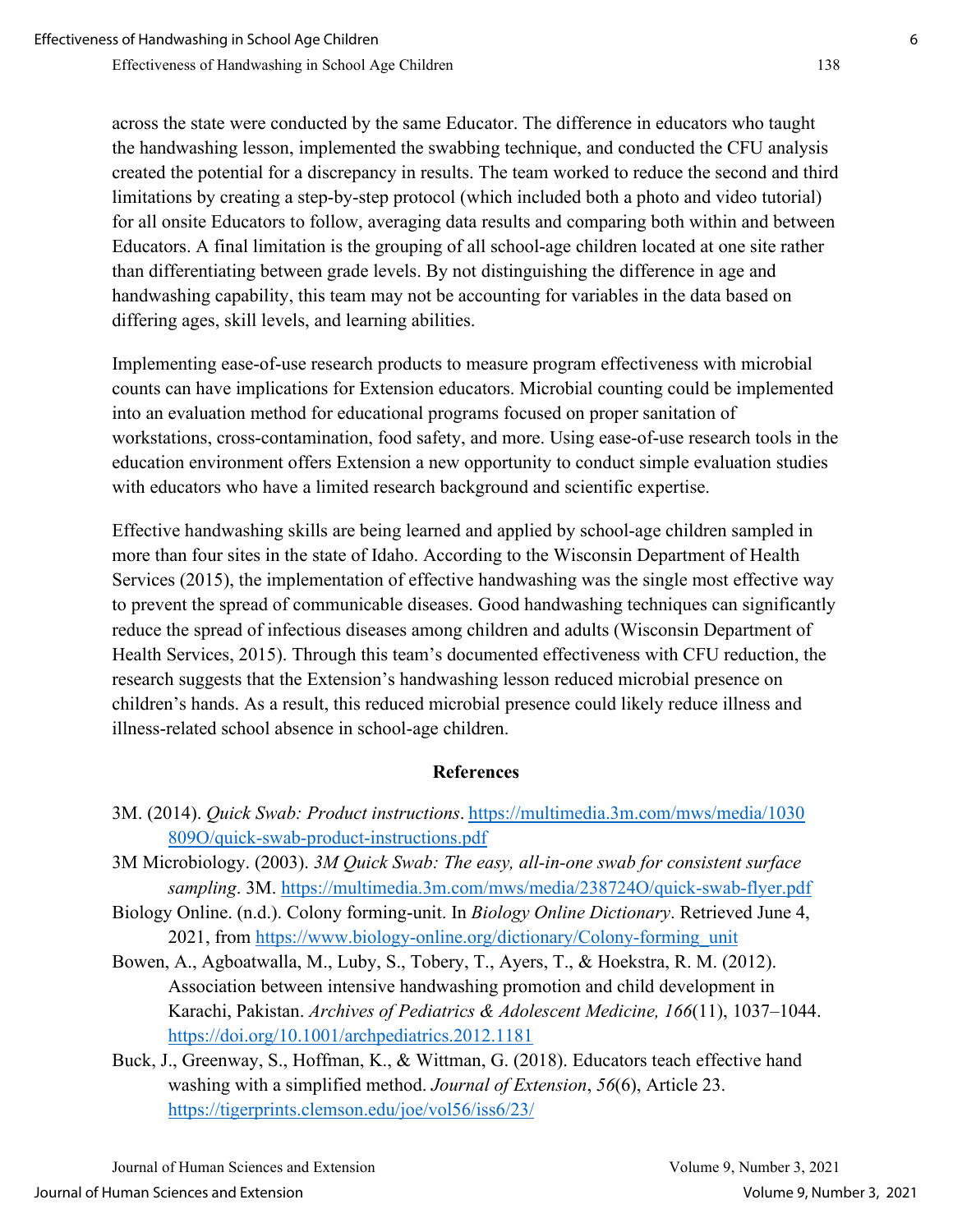- Cates, S. C., Thomas, F., Kosa, K., Chapman, B., Shelley, L., Goulter, R. M., Duong, M., Kirchner, M., Goodson, L., Everhart, S., Doring, L., & Jaykus, L. (2018, May 18). *Food safety consumer research project: Meal preparation experiment related to thermometer use* (Final report for RTI Project No. 0215472)*.* [https://www.fsis.usda.gov/sites/default](https://www.fsis.usda.gov/sites/default/files/media_file/2021-02/Observational-Study.pdf)  [/files/media\\_file/2021-02/Observational-Study.pdf](https://www.fsis.usda.gov/sites/default/files/media_file/2021-02/Observational-Study.pdf)
- Centers for Disease Control and Prevention. (2020, September 10). *Show me the science why wash your hands?* <https://www.cdc.gov/handwashing/why-handwashing.html>
- Craig, B. S. (2002). *Germ City hand washing program: curriculum guidelines and presentation suggestions*. Washington State University Cooperative Extension. [https://www.webpages.uidaho.edu/germcity/docs/Curriculum K-2nd Grade.pdf](https://www.webpages.uidaho.edu/germcity/docs/Curriculum%20K-2nd%20Grade.pdf)
- Fenton, G., Radhakrishna, R., & Cutter, C. N. (2010). Participation in "Handwashing University" promotes proper handwashing techniques for youth. *Journal of Extension*, *48*(1). <https://archives.joe.org/joe/2010february/rb7.php>
- Hoffman, K., Buck, J., Greenway, S., Kim, J. H., & Wittman, G. (2020). Teachers report U of I handwashing lessons in schools help students keep hands clean. *University of Idaho Extension.*

[https://www.uidaho.edu/-/media/UIdaho-](https://www.uidaho.edu/-/media/UIdaho-Responsive/Files/Extension/admin/Impacts/2020/8-20-khoffman-handwashing.pdf)

[Responsive/Files/Extension/admin/Impacts/2020/8-20-khoffman-handwashing.pdf](https://www.uidaho.edu/-/media/UIdaho-Responsive/Files/Extension/admin/Impacts/2020/8-20-khoffman-handwashing.pdf)

- Nandrup-Bus, I. (2009). Mandatory handwashing in elementary schools reduces absenteeism due to infectious illness among pupils: A pilot intervention study. *American Journal of Infection Control, 37*(10), 820–826.<https://doi.org/10.1016/j.ajic.2009.06.012>
- Oregon State University Extension Service. (2016). *High speed hand washing*. Oregon State University Extension Service. [https://extension.oregonstate.edu/deschutes/high-speed](https://extension.oregonstate.edu/deschutes/high-speed-hand-washing)[hand-washing](https://extension.oregonstate.edu/deschutes/high-speed-hand-washing)
- Wisconsin Department of Health Services. (2015). *Disease fact sheet: Handwashing.* Wisconsin Bureau of Communicable Diseases. <https://www.dhs.wisconsin.gov/publications/p4/p42052.pdf>

*Katie Hoffman* is an Extension Educator in Family & Consumer Sciences with University of Idaho.

*Surine Greenway* is an Extension Educator in Family & Consumer Sciences with University of Idaho.

*Julie Buck,* EdD, is an Extension Educator in Family & Consumer Sciences with University of Idaho.

*Grace Wittman* is an Extension Educator in Family & Consumer Sciences with University of Idaho.

*Jang Ho Kim,* PhD, is an Extension Food Safety Specialist with University of Idaho.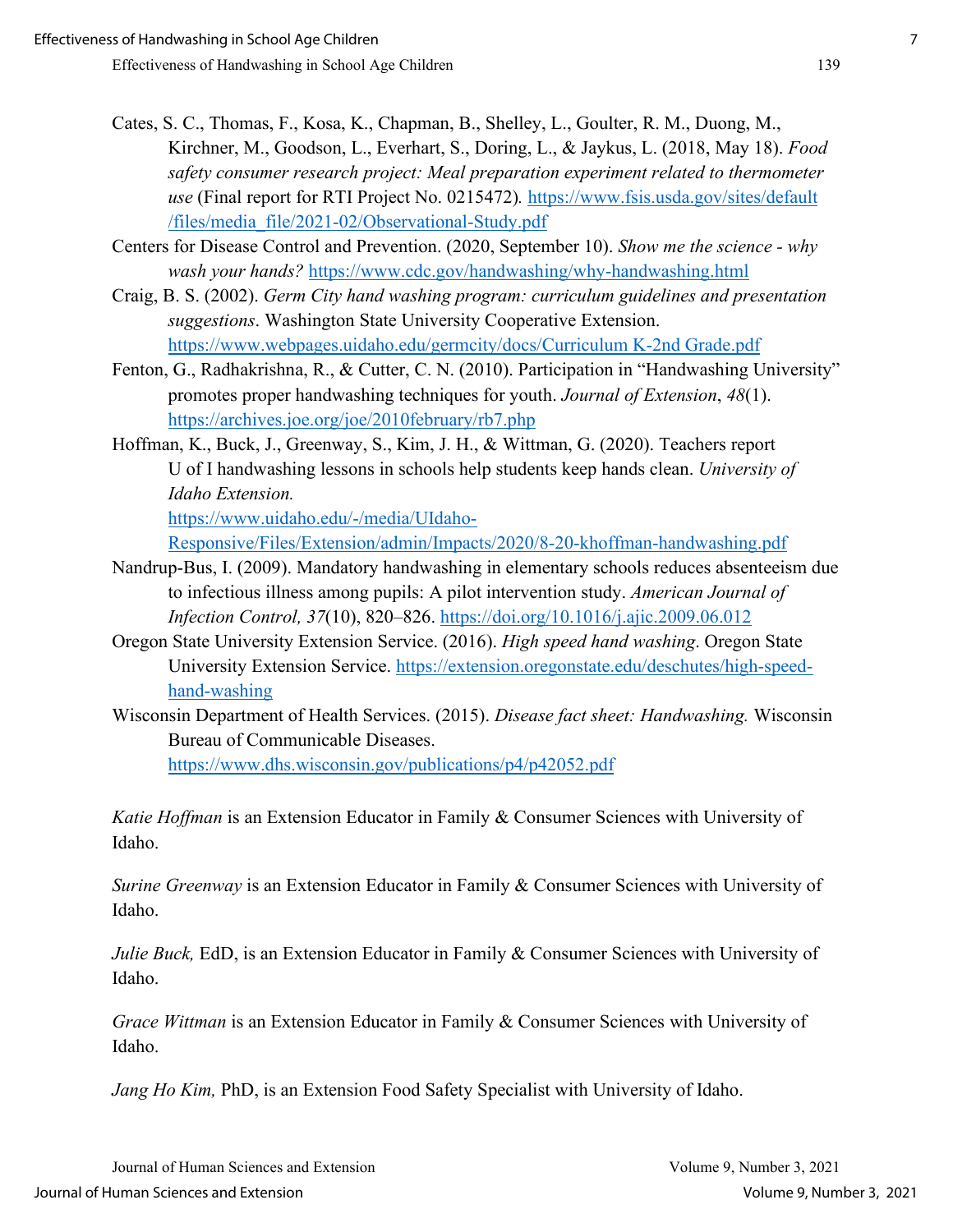### **Appendix**

### **Hand Washing Study Protocol**

### **Sample Labeling**

You have 2 sets of color-coded sticky dots. One is green, and one is pink. You will label them with your last name's  $1<sup>st</sup>$  initial (i.e., mine would be H) and an alphabetical letter to link to a coded sheet for location. For example, "A" would represent my first location at the  $1<sup>st</sup>$  grade class. Then, the dots will be numbered for the number of students participating. The student will receive a green dot labeled HA1 and a pink dot labeled HA1 to represent student one. These need to be labeled before the class. They will be used to label Petrifilms efficiently while taking the samples.

At the lesson, you will give each youth one of each colored sticker (one green, one pink), each with the same code. This means the first student would be HA1. Before presenting the lesson, you will collect the pre-sample. Once the pre-sample is collected, label the Quick Swab with the green dot. Once the post-sample is collected after washing hands, label the Quick Swab by adhering the corresponding pink dot.

#### **Taking the Sample**

To ready the Quick Swab, bend the end to release the broth (Picture 1; 3M, 2014, p. 2). Squeeze the end to push broth to the swab end. Swab a 1-inch X 1-inch square in the middle of the child's palm (Picture 2).

Swab back and forth and up and down, covering the 1-inch area (Picture 3). Cap your Quick Swab. Remove the appropriate colored label from the child and apply it to the sample. Green is for pre, and pink is for the post. Take the presample before the lesson is taught. Take the post sample after the students have washed their hands.